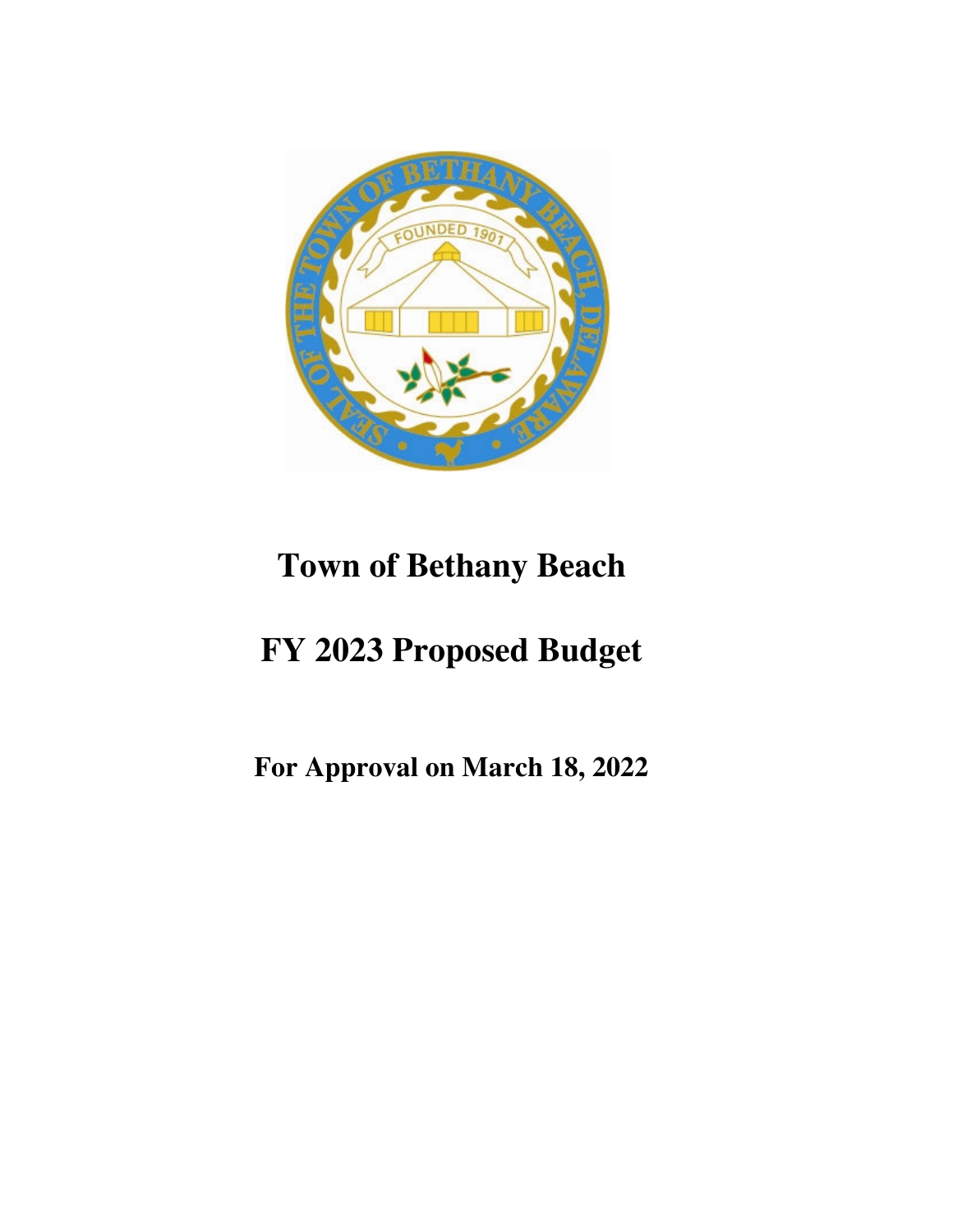## **Town of Bethany Beach FY 2023 Budget Table of Contents**

| <b>Budget Overview</b>                                                                           | $\overline{c}$ |
|--------------------------------------------------------------------------------------------------|----------------|
| <b>Allocation of Funds</b>                                                                       | 3              |
| Revenue Budget<br><b>General Fund</b><br><b>Sanitation Department</b><br><b>Water Department</b> | 4<br>5<br>5    |
| <b>Operating Budget</b><br>By Department with comparison to prior year<br>By Type of Cost        | 6<br>7         |
| Capital and Debt Service Budget Summary                                                          | 8              |
| Capital and Debt Service Budget Detail                                                           | 9              |
| Special Fund (Grants) Budget                                                                     | 10             |
| <b>Schedule of Fees</b>                                                                          | $11 - 14$      |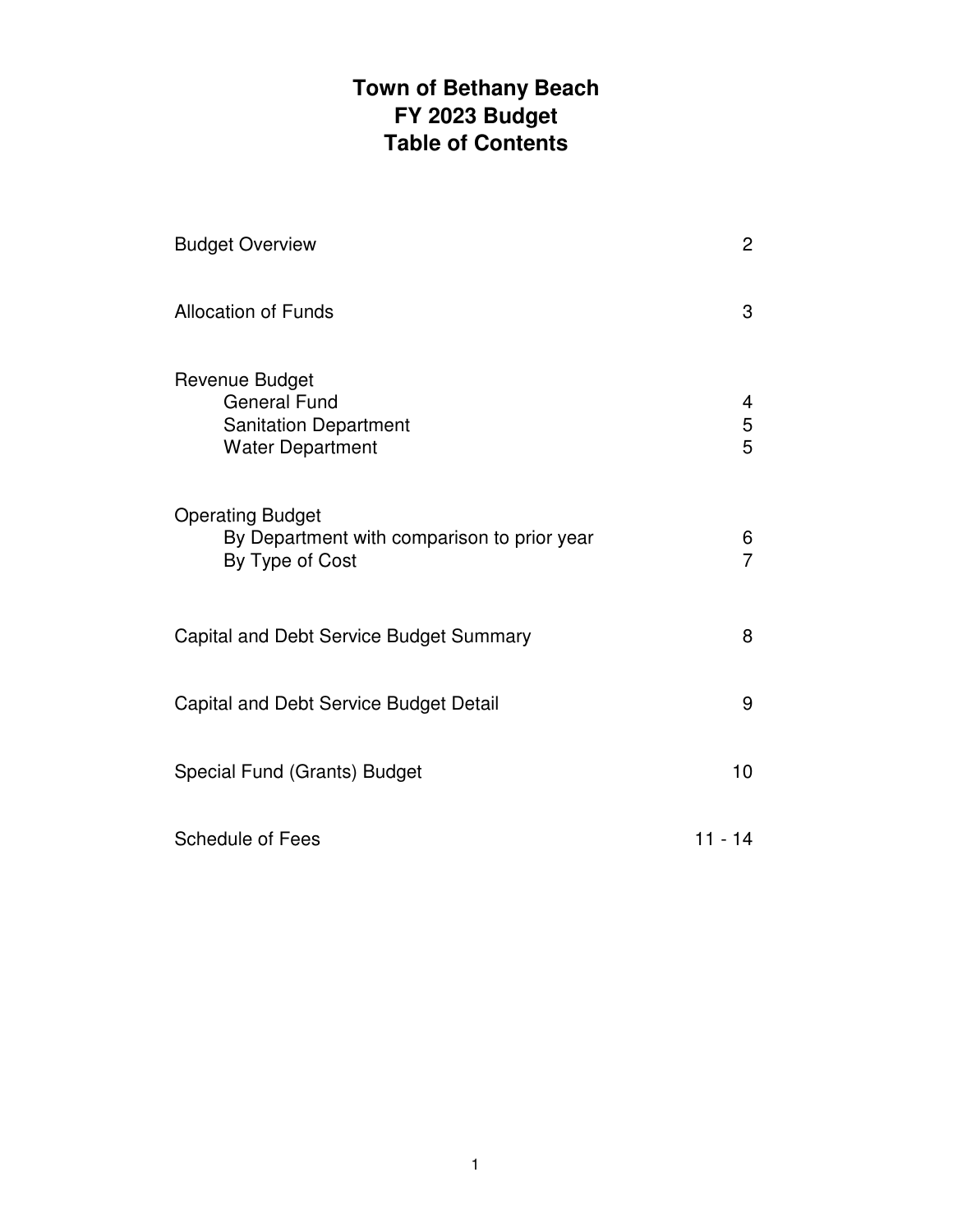## **Town of Bethany Beach FY 2023 Budget Overview**

## **Budgetary Process**

The budget is prepared by the Town Manager in conjunction with the Finance Director and Department Managers. Department requests are discussed with an emphasis on minimizing waste while ensuring that employees have the tools needed to meet operational needs. The town-wide budget is compiled into a draft budget and submitted to the Budget and Finance Committee for review.

The purpose of the Budget and Finance Committee is to provide assistance and guidance to the Town Manager and staff leading to the development, drafting and review of the Town's annual budget, both short-term and long-term. The committee reviews the proposed budget and schedule of fees, conducts mid-year reviews comparing the budget to actual results and makes recommendations regarding budget adjustments. The Town's Fund Balance Policy gives direction to the Budget Committee regarding the appropriate level of Operating, Capital Replacement and specific reserves in each fund. The Budget Committee holds meetings, which are open to the public, generally in the months of January, February, March, July and October to accomplish these tasks.

The budget is presented to the Town Council in March. The Town Council reviews the budget and holds a public hearing to allow the public to provide input. The Council then votes to approve the budget or request specific changes. This vote usually occurs at the March Town Council meeting. Fiscal year 2023 runs from April 1, 2022 to March 31, 2023.

## **Budget Segments**

The General Fund is the largest segment of the Town's budget and encompasses all Town services except for the Sanitation and Water Departments. The three main funding sources are property taxes, rental taxes and parking. The largest portion of funds goes to Public Safety which includes the Police Department and Beach Patrol (lifeguards). The second largest portion of funds goes to Public Works that includes Streets & Parks, Stormwater and maintenance of the Beach, Boardwalk and Comfort Station.

The Sanitation Department is a stand-alone Enterprise Fund. This means that it is a self-supporting department so that sanitation fees are used only for sanitation related expenses. The Sanitation Department's main operational costs are for personnel and for disposal fees charged by the Delaware Solid Waste Authority. Reserves are maintained for the replacement of trash trucks.

The Water Department is also a stand-alone Enterprise Fund. The operational and capital needs of the town water system are funded entirely through water specific revenue. Water services are priced with a goal of fully funding the current and future water service needs of the town. The Water Department's main operational cost is personnel followed by the chemicals needed to treat the water and then the electricity needed to run the equipment.

The Water Department Debt Service Fund is funded through a Sinking Fund Fee. This fee is charged to all properties based on front footage. Monies raised from this fee are restricted to use for repayment of the principal and interest of Water Department debt.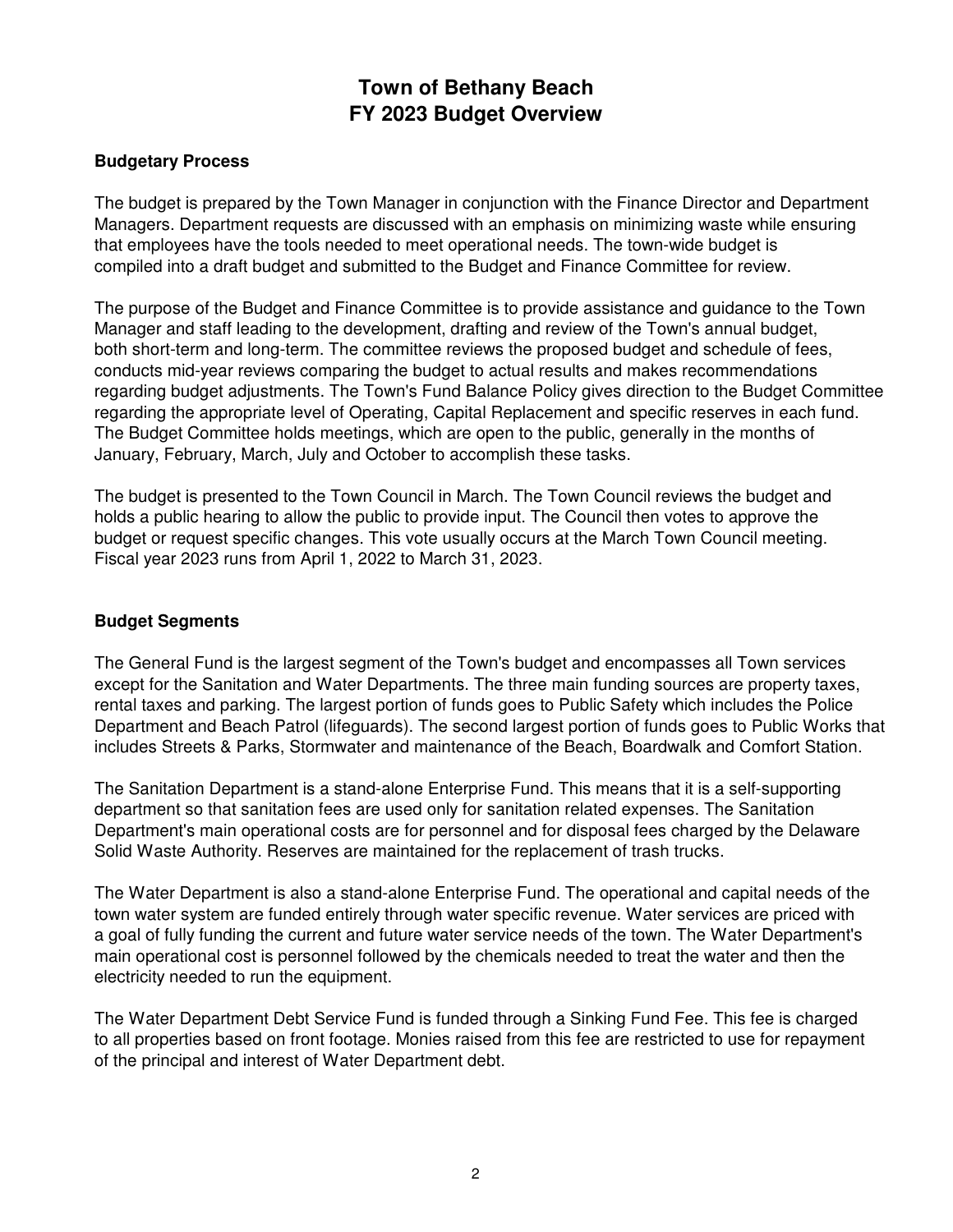## **Town of Bethany Beach FY 2023 Proposed Budget**

| <b>General Fund</b>                                                               |                     |
|-----------------------------------------------------------------------------------|---------------------|
| Projected cash, receivables & investments at start of FY 2023                     | 10,760,000          |
| FY 2023 Revenue Budget                                                            | 8,450,000           |
| <b>Total Available Funding</b>                                                    | 19,210,000          |
| FY 2023 Operating Budget                                                          | 7,404,000           |
| FY 2023 Capital Budget                                                            | 236,000             |
| Capital projects remaining & budgeted in prior fiscal years                       | 1,043,000           |
| Committed for post-employment health care benefit                                 | 314,000             |
| Committed for Cultural and Historic Committee                                     | 33,000              |
| Committed for Storm Emergency Relief Fund                                         | 2,780,000           |
| Committed for Capital Replacements - recommended range \$4,757,000 to \$9,066,000 | 6,289,000           |
| Operating Reserve - recommended range of 15% to 30% of the Operating Budget       | 1,111,000           |
| <b>Total Allocation of Projected Funds</b>                                        | 19,210,000          |
| <b>Sanitation Department</b>                                                      |                     |
| Projected cash, receivables & investments at start of FY 2023                     | 1,060,000           |
| FY 2023 Revenue Budget                                                            | 1,265,000           |
| <b>Total Available Funding</b>                                                    | 2,325,000           |
| FY 2023 Operating Budget                                                          | 1,097,000           |
| FY 2023 Capital Budget                                                            | 260,000             |
| Capital projects remaining & budgeted in prior fiscal years                       | 220,000             |
| Committed for Capital Replacements - recommended range \$456,000 to \$911,000     | 583,000             |
| Operating Reserve - recommended range of 15% to 30% of the Operating Budget       | 165,000             |
| <b>Total Allocation of Projected Funds</b>                                        | 2,325,000           |
|                                                                                   |                     |
| <b>Water Department Operating &amp; Capital</b>                                   |                     |
| Projected cash, receivables & investments at start of FY 2023                     | 3,200,000           |
| FY 2023 Operating Revenue Budget                                                  | 1,471,000           |
| FY 2023 Impact Fee Revenue Budget<br><b>Total Available Funding</b>               | 75,000<br>4,746,000 |
| FY 2023 Operating Budget                                                          | 1,363,000           |
| FY 2023 Capital Budget                                                            | 100,000             |
| Capital projects remaining & budgeted in prior fiscal years                       | 100,000             |
| Committed for replacement of filter media                                         | 350,000             |
| Committed for Capital Replacements - recommended range \$1,010,000 to \$2,409,000 | 2,629,000           |
| Operating Reserve - recommended range of 15% to 30% of the Operating Budget       | 204,000             |
| <b>Total Allocation of Projected Funds</b>                                        | 4,746,000           |
|                                                                                   |                     |
| <b>Water Department Debt Service</b>                                              |                     |
| Projected cash, receivables & investments at start of FY 2023                     | 18,000              |
| FY 2023 Sinking Fund Revenue Budget                                               | 246,000             |
| <b>Total Available Funding</b>                                                    | 264,000             |
| FY 2023 Debt Service Budget                                                       | 246,000             |
| Funds reserved for future Debt Service payments                                   | 18,000              |
| <b>Total Allocation of Projected Funds</b>                                        | 264,000             |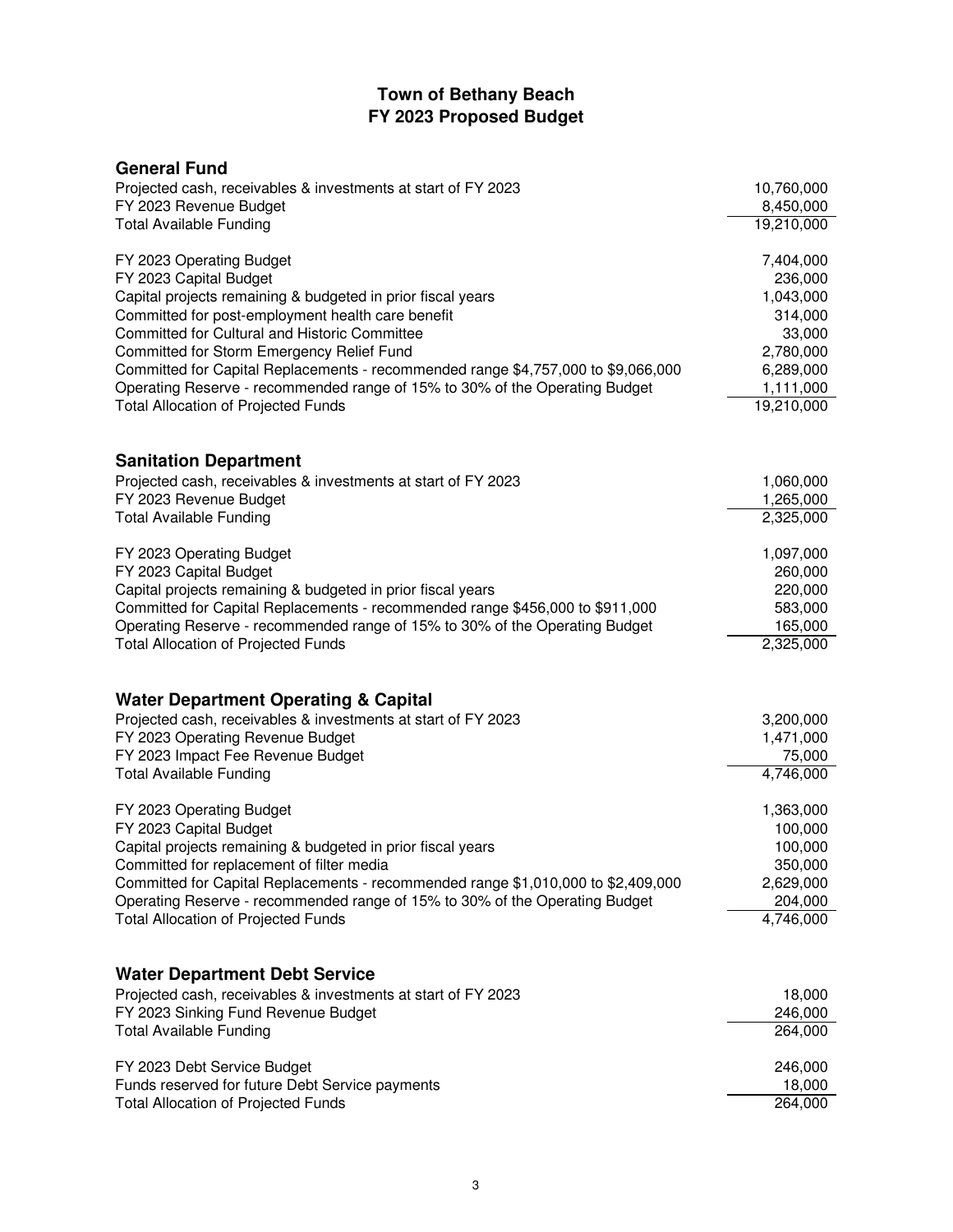## **Town of Bethany Beach FY 2023 Proposed Revenue Budget**

| <b>General Fund</b>                           | FY 2020<br>Actual<br>Revenue | FY 2021<br><b>Actual</b><br>Revenue | FY 2022<br>Approved<br><b>Budget</b> | FY 2022<br>Revenue<br>thru 2/18/22 | FY 2023<br>Proposed<br><b>Budget</b> |
|-----------------------------------------------|------------------------------|-------------------------------------|--------------------------------------|------------------------------------|--------------------------------------|
| <b>Property Taxes:</b>                        |                              |                                     |                                      |                                    |                                      |
| <b>Property Taxes</b>                         | 1,978,757                    | 1,993,464                           | 2,000,000                            | 1,998,286                          | 2,000,000                            |
| Penalties                                     | 4,227                        | (1,530)                             | 5,000                                | 2,598                              | 5,000                                |
|                                               | 1,982,984                    | 1,991,934                           | 2,005,000                            | 2,000,884                          | 2,005,000                            |
| <b>Real Estate Transfer Taxes</b>             | 1,280,103                    | 1,631,416                           | 650,000                              | 1,926,992                          | 850,000                              |
| <b>Rental Real Estate Taxes</b>               | 1,702,048                    | 1,551,645                           | 1,700,000                            | 2,099,612                          | 1,900,000                            |
| Licenses, Permits & Fees:                     |                              |                                     |                                      |                                    |                                      |
| <b>Concession Fees</b>                        | 78,965                       | 80,000                              | 80,000                               | 83,200                             | 87,000                               |
| <b>Business Licenses</b>                      | 174,835                      | 137,200                             | 165,000                              | 156,930                            | 165,000                              |
| <b>Commercial Rental Licenses</b>             | 11,000                       | 11,200                              | 11,000                               | 13,800                             | 14,000                               |
| <b>Residential Rental Licenses</b>            | 65,900                       | 67,800                              | 70,000                               | 61,600                             | 66,000                               |
| <b>Franchise Fees</b>                         | 111,597                      | 106,758                             | 115,000                              | 116,792                            | 125,000                              |
| <b>Building Permits</b>                       | 579,444                      | 490,323                             | 300,000                              | 742,671                            | 450,000                              |
| <b>Shuttle Permits</b>                        | 66,260                       |                                     | 68,000                               | 38,740                             | 68,000                               |
| <b>Trolley Fees</b>                           | 11,729                       | ÷.                                  | 11,000                               | 8,132                              | 11,000                               |
| <b>Trolley Advertising</b>                    | 1,500                        |                                     | 2,000                                | 750                                | 2,000                                |
| Variance/Public Hearing Fees                  | 1,050                        | 4,500                               | 1,000                                | 1,750                              | 1.000                                |
|                                               | 1,102,281                    | 897,781                             | 823,000                              | 1,224,365                          | 989,000                              |
| Parking:                                      |                              |                                     |                                      |                                    |                                      |
| Parking Permits - Annual                      | 116,310                      | 76,760                              | 110,000                              | 94,843                             | 125,000                              |
| Parking Permits - Daily/Weekly                | 26,770                       | 16,009                              | 26,000                               | 37,200                             | 40,000                               |
| Parking Pay Stations & Meters                 | 1,738,538                    | 1,308,952                           | 2,000,000                            | 2,048,096                          | 2,000,000                            |
| <b>Parking Fines</b>                          | 338,389                      | 433,655                             | 380,000                              | 472,420                            | 425,000                              |
| Police:                                       | 2,220,007                    | 1,835,376                           | 2,516,000                            | 2,652,559                          | 2,590,000                            |
| Police Department Misc. Revenue               | 23,322                       | 1,260                               | 15,000                               | 6,318                              | 10,000                               |
| Traffic Fines - Alderman Court                | 3,707                        | 7,175                               | 10,000                               | 6,083                              | 10,000                               |
| <b>Traffic Fines - State Court</b>            | 32,367                       | 21,537                              | 40,000                               | 27,097                             | 30,000                               |
|                                               | 59,395                       | 29,972                              | 65,000                               | 39,498                             | 50,000                               |
|                                               |                              |                                     |                                      |                                    |                                      |
| Contributions & Miscellaneous:<br>Grass Fees  | 800                          |                                     | 1,000                                | 800                                | 1,000                                |
| Junior Lifeguard Program Revenue              | 11,175                       | $\overline{\phantom{a}}$            | 12,000                               | 19,580                             | 12,000                               |
| <b>Contributions Private Source</b>           | 2,750                        | 355                                 | 3,000                                | 1,250                              | 3,000                                |
| Contributions for Cultural & Historic Affairs | 2,685                        | 252                                 | 18,000                               | 13,705                             | 18,000                               |
| Contributions for Fourth of July Parade       | 12,839                       |                                     | 11,000                               | 4,000                              | 11,000                               |
| Miscellaneous Revenues                        | 2,105                        | 473                                 | 1,000                                | 1,211                              | 1,000                                |
| <b>Returned Check Fees</b>                    | 35                           | 315                                 | ÷,                                   | 105                                |                                      |
| <b>Insurance Proceeds</b>                     | ٠                            | $\overline{\phantom{a}}$            | $\sim$                               | 1,327                              | $\sim$                               |
| Proceeds from Sale of Fixed Assets            | 28,100                       | 7,390                               |                                      | 17,940                             |                                      |
|                                               | 60,489                       | 8,785                               | 46,000                               | 59,918                             | 46,000                               |
| Interest Income:                              |                              |                                     |                                      |                                    |                                      |
| Interest Income                               | 175,871                      | 60,370                              | 65,000                               | 12,627                             | 20,000                               |
| <b>General Fund Revenue Total</b>             | 8,583,178                    | 8,007,279                           | 7,870,000                            | 10,016,455                         | 8,450,000                            |
|                                               |                              |                                     |                                      | Change from prior year budget      | 580,000<br>7.4%                      |

4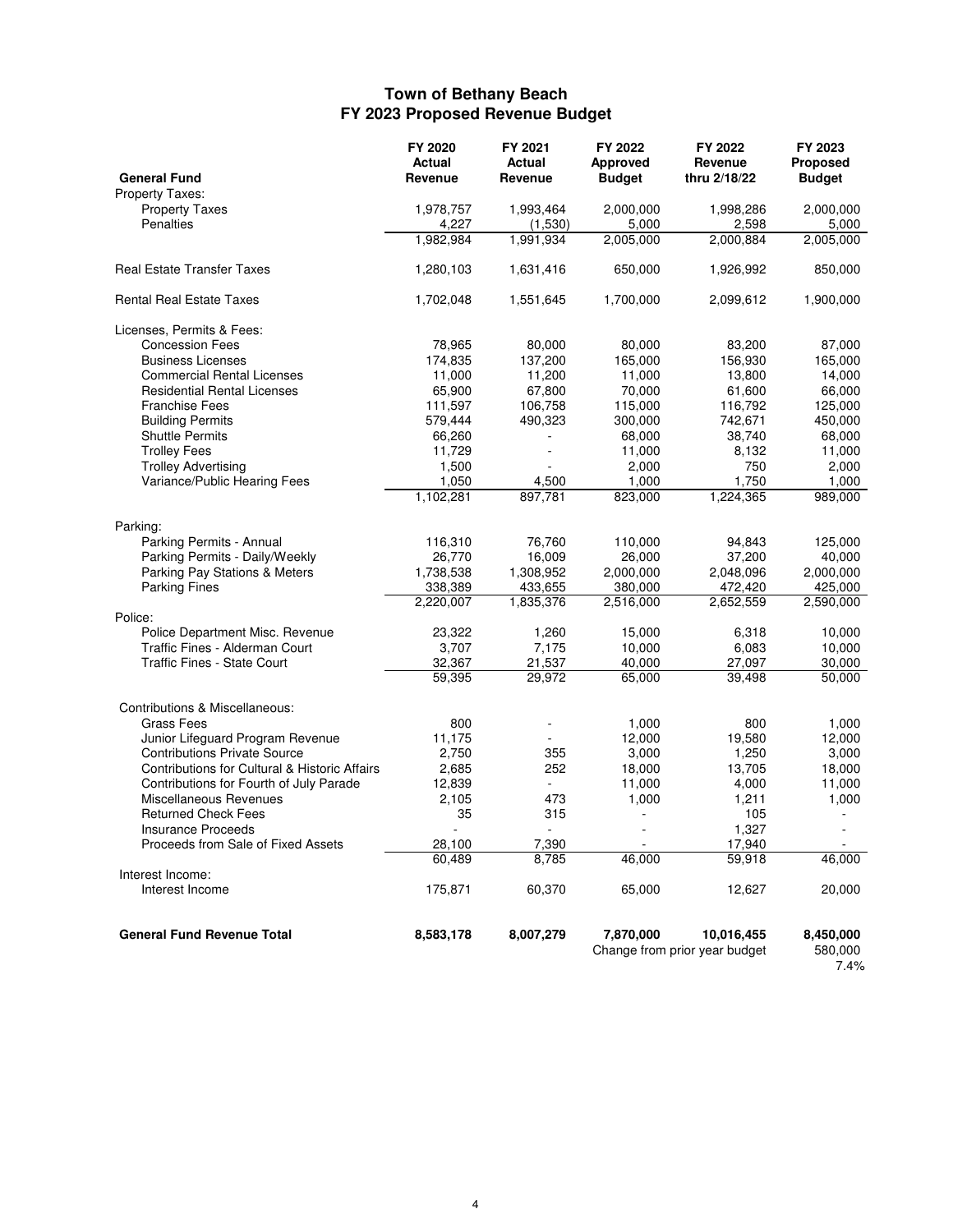## **Town of Bethany Beach FY 2023 Proposed Revenue Budget**

|                                                           | FY 2020<br>Actual<br>Revenue | FY 2021<br>Revenue<br>thru 2/28/21 | FY 2021<br>Approved<br><b>Budget</b> | FY 2022<br>Revenue<br>thru 2/18/22       | FY 2023<br>Proposed<br><b>Budget</b> |
|-----------------------------------------------------------|------------------------------|------------------------------------|--------------------------------------|------------------------------------------|--------------------------------------|
| <b>Sanitation Department</b>                              |                              |                                    |                                      |                                          |                                      |
| <b>Sanitation Fees:</b>                                   |                              |                                    |                                      |                                          |                                      |
| <b>Refuse Fees</b>                                        | 964,658                      | 959,522                            | 958,000                              | 966,521                                  | 1,255,000                            |
| Penalties                                                 | 2,756                        | 2,585                              | 2,000                                | 2,106                                    | 2,000                                |
| Refuse Fees - Special                                     | 2,471                        | 2,068                              | 1,000                                | 2,598                                    | 3,000                                |
| Interest                                                  | 27,822                       | 12,920                             | 9,000                                | 2,650                                    | 5,000                                |
| Sales of Fixed Assets                                     | 9,000                        |                                    |                                      |                                          |                                      |
| <b>Sanitation Revenue Total</b>                           | 1,006,707                    | 977,095                            | 970,000                              | 973,875                                  | 1,265,000                            |
|                                                           |                              |                                    |                                      | Change from prior year budget            | 295,000<br>30.4%                     |
| <b>Water Department Operating Revenue</b><br>Water Usage: |                              |                                    |                                      |                                          |                                      |
| Water Usage - In Town                                     | 968,202                      | 1,004,699                          | 970,000                              | 641,594                                  | 1,017,000                            |
| Water Usage - Salt Pond                                   | 287,498                      | 309,357                            | 277,000                              | 195,261                                  | 308,000                              |
| Water Usage - Savannah's Landing                          | 84,162                       | 88,152                             | 85,000                               | 50,677                                   | 80,000                               |
| Water Usage - Other                                       | 27,777                       | 27,483                             | 21,000                               | 16,296                                   | 26,000                               |
| Penalties                                                 | 4.228                        | 777                                | 4,000                                | 2,608                                    | 4,000                                |
|                                                           | 1,371,867                    | 1,430,468                          | 1,357,000                            | 906,436                                  | 1,435,000                            |
| Other Fees & Interest:                                    |                              |                                    |                                      |                                          |                                      |
| Miscellaneous Revenues                                    | 4,654                        | 685                                | 1,000                                | 570                                      | 1,000                                |
| Interest Income                                           | 50,492                       | 21,538                             | 15,000                               | 4,832                                    | 8,000                                |
| Tap Ins                                                   | 3,100                        | 3,300                              | 3,000                                | 9,550                                    | 3,000                                |
| Meter Reimbursements                                      | 45,315                       | 27,998                             | 15,000                               | 40,305                                   | 15,000                               |
| <b>Cut Off Fees</b>                                       | 8,350                        | 3,575                              | 8,000                                | 6,175                                    | 8,000                                |
| <b>Inspection Fees</b>                                    | 1,540                        | 1,050                              | 1,000                                | 1,505                                    | 1,000                                |
| Returned Check fee                                        | 70<br>113,521                | 35<br>58,180                       | 43,000                               | 35<br>62,971                             | 36,000                               |
|                                                           |                              |                                    |                                      |                                          |                                      |
| <b>Water Operating Revenue Total</b>                      | 1,485,389                    | 1,488,649                          | 1,400,000                            | 969,408<br>Change from prior year budget | 1,471,000<br>71,000                  |
|                                                           |                              |                                    |                                      |                                          | 5.1%                                 |
| <b>Water Impact Fee Capital Revenue</b>                   | 128,148                      | 108,883                            | 75,000                               | 154,573                                  | 75,000                               |
|                                                           |                              |                                    |                                      | Change from prior year budget            | 0.0%                                 |
| <b>Water Debt Service Revenue</b>                         |                              |                                    |                                      |                                          |                                      |
| Sinking Fund Fees:                                        |                              |                                    |                                      |                                          |                                      |
| Sinking Fund - Town                                       | 188,207                      | 188,285                            | 189,000                              | 188,525                                  | 189,000                              |
| Sinking Fund - Salt Pond                                  | 40,739                       | 40,728                             | 40,000                               | 40,728                                   | 40,000                               |
| Sinking Fund - Savannah's Landing                         | 13,477                       | 13,478                             | 14,000                               | 13,478                                   | 14,000                               |
| Sinking Fund - Other                                      | 3,467                        | 3,627                              | 3,000                                | 3,627                                    | 3,000                                |
| <b>Water Debt Service Revenue Total</b>                   | 245,889                      | 246,119                            | 246,000                              | 246,359                                  | 246,000                              |
|                                                           |                              |                                    |                                      | Change from prior year budget            | 0.0%                                 |
| <b>Town-Wide Revenue</b>                                  | 11,449,311                   | 10,828,025                         | 10,561,000                           | 12,360,670                               | 11,507,000                           |
|                                                           |                              |                                    |                                      | Change from prior year budget            | 946,000<br>9.0%                      |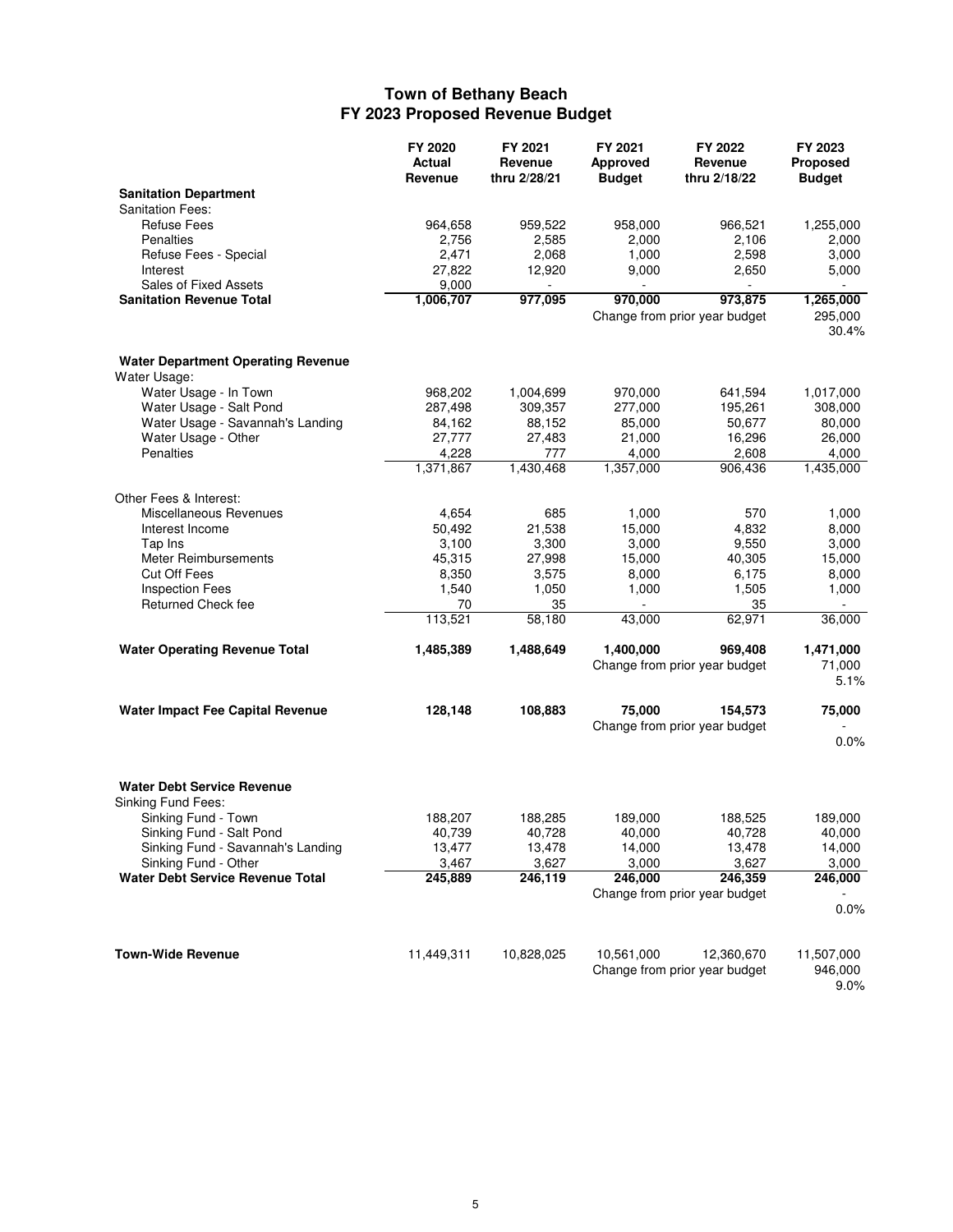## **Town of Bethany Beach FY 2023 Proposed Operating Budget**

|                                           | FY 2020<br><b>Actual</b><br><b>Expended</b> | FY 2021<br><b>Actual</b><br><b>Expended</b> | FY 2022<br><b>Approved</b><br><b>Budget</b> | FY 2022<br><b>Expended</b><br>thru 2/18/22 | FY 2023<br>Proposed<br><b>Budget</b> |
|-------------------------------------------|---------------------------------------------|---------------------------------------------|---------------------------------------------|--------------------------------------------|--------------------------------------|
| <b>General Fund</b>                       |                                             |                                             |                                             |                                            |                                      |
| <b>Administration &amp; Trolley</b>       | 1,030,809                                   | 1,068,894                                   | 1,137,000                                   | 926,786                                    | 1,238,000                            |
| Public Safety:                            |                                             |                                             |                                             |                                            |                                      |
| Police                                    | 1,741,743                                   | 1,850,387                                   | 2,067,000                                   | 1,732,133                                  | 2,187,000                            |
| Parking                                   | 555,939                                     | 552,156                                     | 661,000                                     | 642,741                                    | 744,000                              |
| Alderman Court                            | 34,972                                      | 38,083                                      | 36,000                                      | 27,594                                     | 39,000                               |
| <b>Beach Patrol</b>                       | 631,592                                     | 658,382                                     | 723,000                                     | 628,049                                    | 724,000                              |
|                                           | 2,964,246                                   | 3,099,008                                   | 3,487,000                                   | 3,030,517                                  | 3,694,000                            |
| Public Works:                             |                                             |                                             |                                             |                                            |                                      |
| <b>Streets and Parks</b>                  | 1,098,357                                   | 1,037,958                                   | 1,201,000                                   | 982,177                                    | 1,198,000                            |
| Stormwater Management                     | 145,712                                     | 117,299                                     | 201,000                                     | 156,433                                    | 169,000                              |
| Beach, Boardwalk, & Comfort St.           | 393,975                                     | 284,122                                     | 398,000                                     | 334,451                                    | 420,000                              |
|                                           | 1,638,044                                   | 1,439,378                                   | 1,800,000                                   | 1,473,061                                  | 1,787,000                            |
| Building Official / Code Enforcement      | 295,036                                     | 249,665                                     | 287,000                                     | 278,904                                    | 309,000                              |
| Bandstand & Entertainment                 | 273,248                                     | 117,972                                     | 303,000                                     | 241,434                                    | 316,000                              |
| <b>Cultural &amp; Historic Affairs</b>    | 9,467                                       | 1,011                                       | 30,000                                      | 954                                        | 30,000                               |
| Fourth of July Parade                     | 18,743                                      | 5,780                                       | 30,000                                      | 2,426                                      | 30,000                               |
| <b>Total General Fund Operating Costs</b> | 6,229,593                                   | 5,981,708                                   | 7,074,000                                   | 5,954,081<br>Change from prior year budget | 7,404,000<br>330,000<br>4.7%         |
| <b>Sanitation Fund</b>                    | 835,470                                     | 871,541                                     | 959,000                                     | 856,896<br>Change from prior year budget   | 1,097,000<br>138,000<br>14.4%        |
| <b>Water Fund</b>                         | 1,260,532                                   | 1,137,667                                   | 1,305,000                                   | 1,055,778<br>Change from prior year budget | 1,363,000<br>58,000<br>4.4%          |
| <b>Town-Wide Operating Budget</b>         | 8,325,594                                   | 7,990,916                                   | 9,338,000                                   | 7,866,755<br>Change from prior year budget | 9,864,000<br>526,000<br>5.6%         |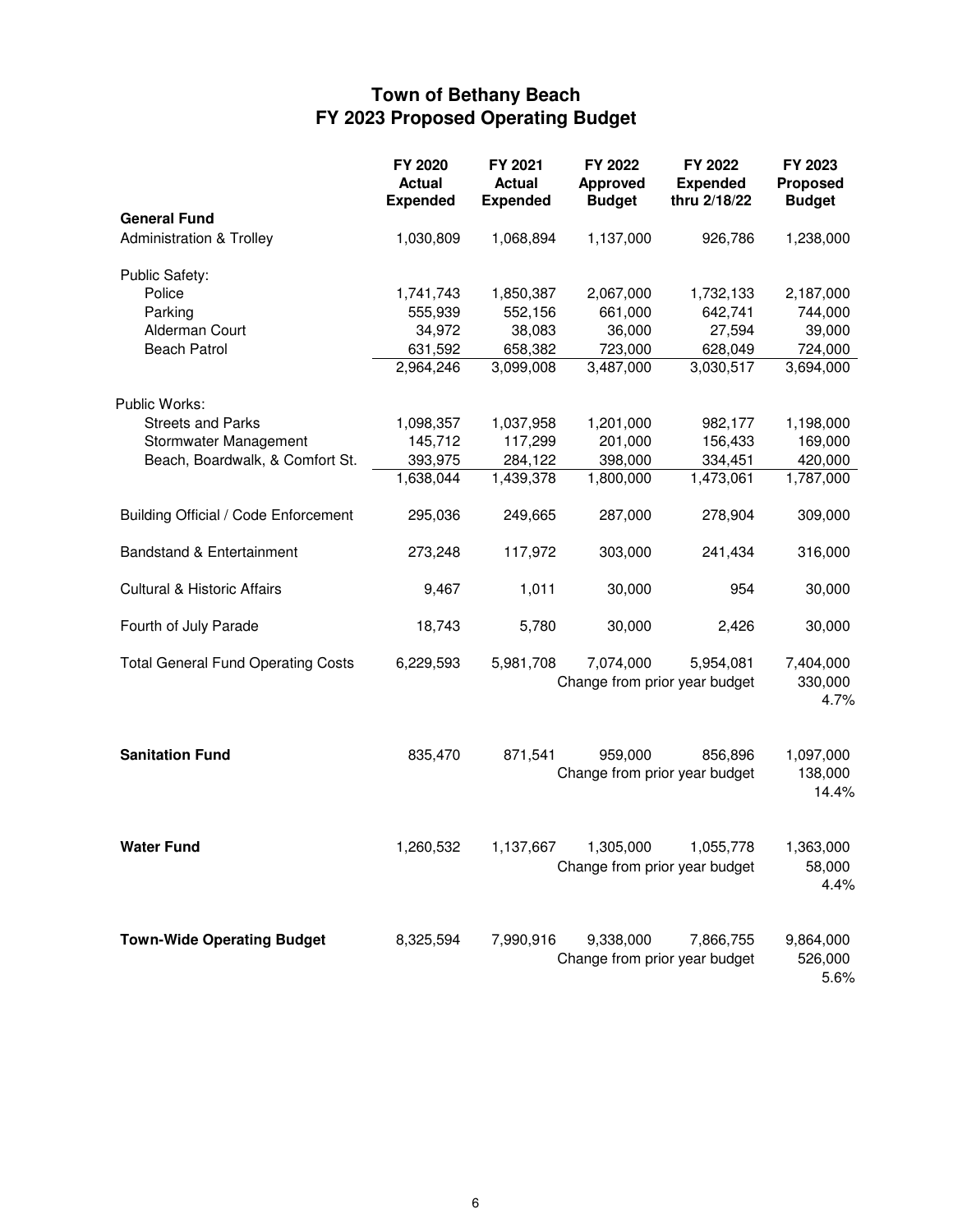## **Town of Bethany Beach FY 2023 Proposed Operating Budget by Expenditure Type**

|                                        | <b>Full-Time</b><br><b>Employees</b> | <b>Personnel</b> | <b>Supplies</b> | <b>Contract</b><br><b>Services</b> | <b>Operations</b> | <b>Minor</b><br>Capital | <b>Total</b> |
|----------------------------------------|--------------------------------------|------------------|-----------------|------------------------------------|-------------------|-------------------------|--------------|
| <b>General Fund</b>                    |                                      |                  |                 |                                    |                   |                         |              |
| Administration                         | 4.65                                 | 647,000          | 41,000          | 415,000                            | 65,000            | 70,000                  | 1,238,000    |
| Public Safety:                         |                                      |                  |                 |                                    |                   |                         |              |
| Police                                 | 12.45                                | 1,860,000        | 60,000          | 175,000                            | 33,000            | 59,000                  | 2,187,000    |
| Parking                                | 2.70                                 | 391,000          | 10.000          | 329.000                            | 4,000             | 10.000                  | 744,000      |
| Alderman Court                         | 0.25                                 | 36,000           | 1,000           | 1,000                              | $\blacksquare$    | 1,000                   | 39,000       |
| <b>Beach Patrol</b>                    |                                      | 611,000          | 37,000          | 24,000                             | 36,000            | 16,000                  | 724,000      |
| Public Works:                          |                                      |                  |                 |                                    |                   |                         |              |
| <b>Streets and Parks</b>               | 7.75                                 | 656,000          | 97,000          | 358,000                            | 5,000             | 82.000                  | 1,198,000    |
| Stormwater Management                  | 0.25                                 | 30,000           | 18,000          | 99,000                             | 2,000             | 20,000                  | 169,000      |
| Beach, Boardwalk, & Comfort St.        | 0.25                                 | 174,000          | 51,000          | 144,000                            | 1,000             | 50,000                  | 420,000      |
| Building Official / Code Enforcement   | 2.25                                 | 262,000          | 9,000           | 27,000                             | 4,000             | 7,000                   | 309,000      |
| <b>Bandstand &amp; Entertainment</b>   | 1.00                                 | 109,000          | 5,000           | 195,000                            | 1,000             | 6,000                   | 316,000      |
| <b>Cultural &amp; Historic Affairs</b> |                                      |                  |                 |                                    | 30,000            |                         | 30,000       |
| Fourth of July Parade                  |                                      |                  |                 |                                    | 30,000            |                         | 30,000       |
| <b>General Fund Total</b>              | 31.55                                | 4,776,000        | 329,000         | 1,767,000                          | 211,000           | 321,000                 | 7,404,000    |
| Percentage by Expenditure type         |                                      | 65%              | 4%              | 24%                                | 3%                | 4%                      |              |
| <b>Sanitation Fund</b>                 | 6.55                                 | 605,000          | 47,000          | 357,000                            | 3,000             | 85,000                  | 1,097,000    |
| Percentage by Expenditure type         |                                      | 55%              | 4%              | 33%                                | 0%                | 8%                      |              |
| <b>Water Fund</b>                      | 5.90                                 | 601,000          | 247,000         | 499,000                            | 4,000             | 12,000                  | 1,363,000    |
| Percentage by Expenditure type         |                                      | 44%              | 18%             | 37%                                | 0%                | 1%                      |              |
| <b>Town-Wide Total</b>                 | 44.00                                | 5,982,000        | 623,000         | 2,623,000                          | 218,000           | 418,000                 | 9,864,000    |
| Percentage by Expenditure type         |                                      | 61%              | 6%              | 27%                                | 2%                | 4%                      |              |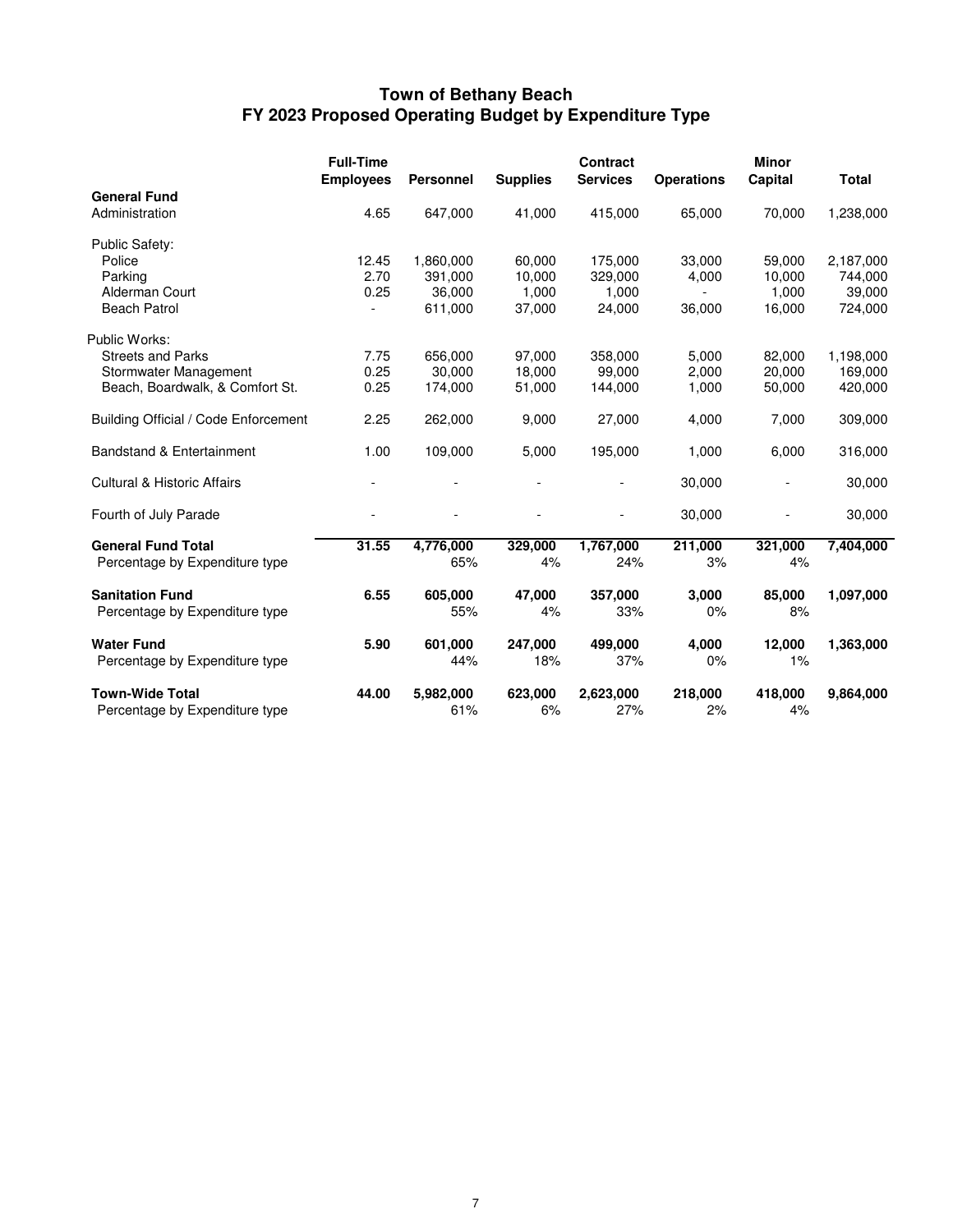## **Town of Bethany Beach FY 2023 Proposed Capital and Debt Service Budget Summary**

|                                            | FY 2022         | FY 2022         | FY 2022    | FY 2023         |
|--------------------------------------------|-----------------|-----------------|------------|-----------------|
|                                            | <b>Approved</b> | <b>Expended</b> | Carryover  | <b>Proposed</b> |
|                                            | <b>Budget</b>   | thru 2/18/22    | to FY 2023 | <b>Budget</b>   |
| <b>General Fund</b>                        |                 |                 |            |                 |
| <b>Administration &amp; Trolley</b>        | 15,000          | 21,018          |            |                 |
| Police                                     | 75,000          | 33,778          |            |                 |
| Parking                                    |                 |                 |            |                 |
| <b>Beach Patrol</b>                        |                 |                 |            |                 |
| <b>Streets and Parks</b>                   | 704,000         | 192,726         | 403,000    | 25,000          |
| Stormwater Management                      | 842,000         | 465,138         | 600,000    | 85,000          |
| Beach, Boardwalk, & Comfort St.            | 103,000         | 93,704          |            | 126,000         |
| <b>Building Official</b>                   |                 |                 |            |                 |
| Bandstand & Entertainment                  |                 |                 |            |                 |
| Cultural / Historic & Parade               |                 |                 |            |                 |
| <b>General Fund Capital</b>                | 1,739,000       | 806,363         | 1,003,000  | 236,000         |
| <b>Sanitation Fund Capital</b>             | 460,000         | 239,720         | 220,000    | 260,000         |
| <b>Water Fund Capital</b>                  | 230,000         | 75,945          | 100,000    | 100,000         |
| <b>Water Fund Debt Service</b>             | 246,000         | 239,090         |            | 246,000         |
| <b>Town-Wide Capital &amp; Debt Budget</b> | 2,675,000       | 1,361,119       | 1,323,000  | 842,000         |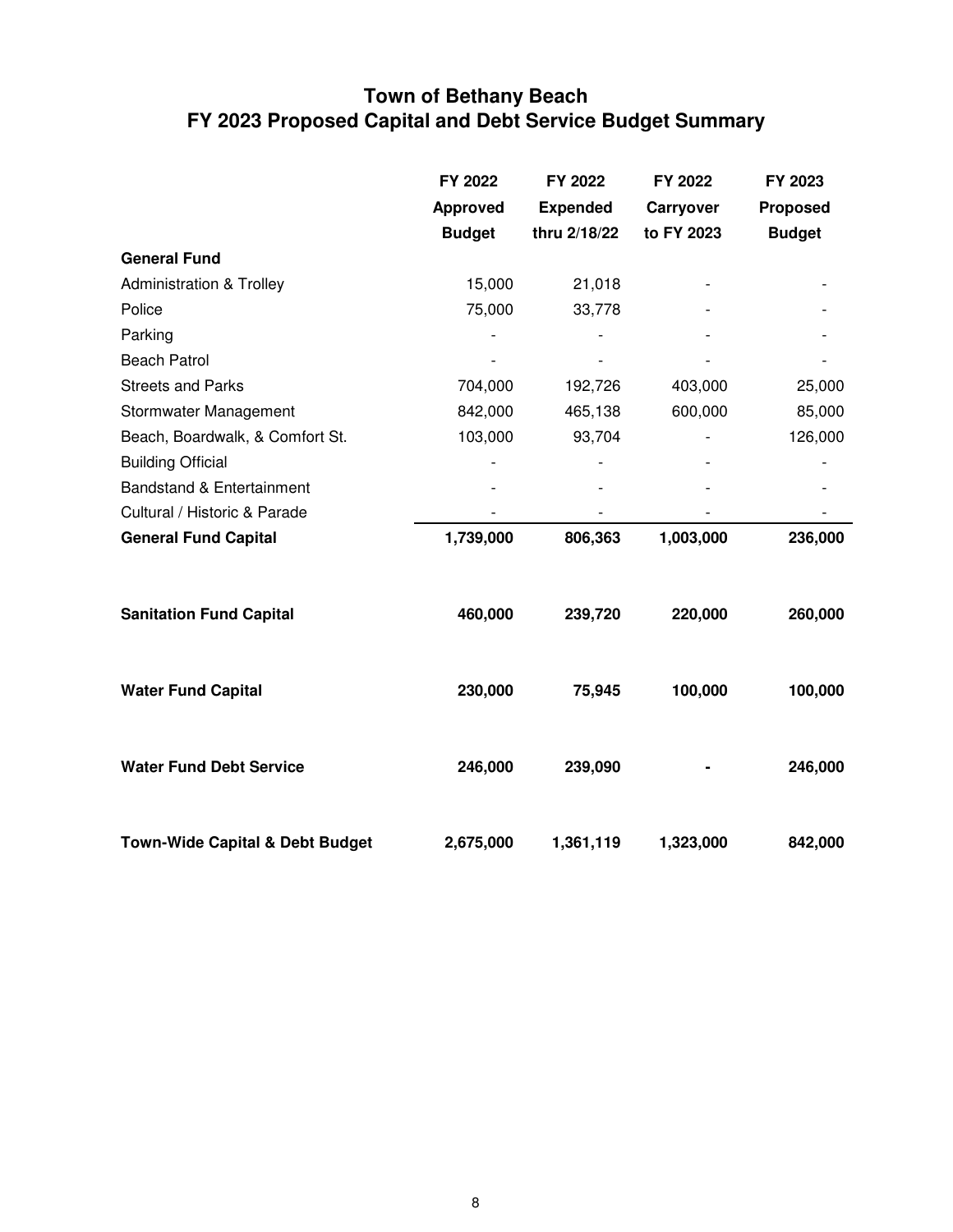### **Town of Bethany Beach FY 2023 Proposed Capital and Debt Service Budget Detail**

| <b>General Fund</b>                          |                                                             | FY 2022<br><b>Carryover to</b><br>FY 2023 | FY 2023<br><b>Proposed</b><br><b>Budget</b> | <b>FY 2023 Total</b><br><b>Funding</b> |
|----------------------------------------------|-------------------------------------------------------------|-------------------------------------------|---------------------------------------------|----------------------------------------|
| Vehicles & Equipment                         | Police vehicle replacement in conjunction with County Grant | 40.000                                    |                                             | 40.000                                 |
| Police Total                                 |                                                             | 40,000                                    |                                             | 40,000                                 |
| <b>Streets</b>                               | Paving work including matching funds for Sussex Grant       | 310,000                                   |                                             | 310,000                                |
| Land & Building                              | <b>Finish Central Park</b>                                  | 44,000                                    | $\overline{\phantom{a}}$                    | 44,000                                 |
| Land & Building                              | Finish Blackwater property, including fencing               | 49,000                                    | $\sim$                                      | 49,000                                 |
| Vehicles & Equipment                         | Replace a 2007 pickup truck                                 |                                           | 25.000                                      | 25.000                                 |
| <b>Streets and Parks Total</b>               |                                                             | 403,000                                   | 25,000                                      | 428,000                                |
| Land & Building                              | Restoration of deteriorating Loop Canal bank                | 600,000                                   |                                             | 600,000                                |
| Vehicles & Equipment                         | Replace a 2004 excavator                                    |                                           | 85.000                                      | 85.000                                 |
| Stormwater Total                             |                                                             | 600,000                                   | 85,000                                      | 685,000                                |
| Vehicle                                      | Purchased RTV with snowplow                                 |                                           | 26,000                                      | 26,000                                 |
| <b>Boardwalk</b>                             | Repairs to the Boardwalk and grabrails                      | $\omega$                                  | 100.000                                     | 100.000                                |
| Beach, Boardwalk, & Comfort Station Total    |                                                             |                                           | 126,000                                     | 126,000                                |
| <b>Total General Fund Capital Budget</b>     |                                                             | 1,043,000                                 | 236,000                                     | 1,279,000                              |
| <b>Sanitation Fund</b>                       |                                                             | FY 2022<br><b>Carryover to</b><br>FY 2023 | FY 2023<br><b>Proposed</b><br><b>Budget</b> | <b>FY 2023 Total</b><br><b>Funding</b> |
| Vehicles & Equipment                         | Replace a rear-loading Trash Truck                          | 220,000                                   | 260,000                                     | 480,000                                |
| <b>Sanitation Total</b>                      |                                                             | 220,000                                   | 260,000                                     | 480,000                                |
|                                              |                                                             | FY 2022                                   | FY 2023                                     |                                        |
|                                              |                                                             | <b>Carryover to</b>                       | <b>Proposed</b>                             | <b>FY 2023 Total</b>                   |
| <b>Water Fund</b>                            |                                                             | FY 2023                                   | <b>Budget</b>                               | <b>Funding</b>                         |
| Machinery & Equipment                        | Replace equipment as needed                                 | 100,000                                   | 50,000                                      | 150,000                                |
| <b>Water Systems</b>                         | Distribution system repair work as needed                   |                                           | 50.000                                      | 50.000                                 |
| <b>Total Water Department Capital Budget</b> |                                                             | 100,000                                   | 100,000                                     | 200,000                                |

Debt Service Water Tower loan repayment - 246,000 246,000 **Total Water Department Debt Service Budget 4000 246,000 246,000 246,000 246,000 246,000 246,000 246,000 246,000 246,000 246,000 246,000 246,000 246,000 246,000 246,000 246,000 246,000 246,000 246,000 246,000 246,000 246,0** 

**Town-Wide Capital & Debt Budget 1,363,000 842,000 2,205,000**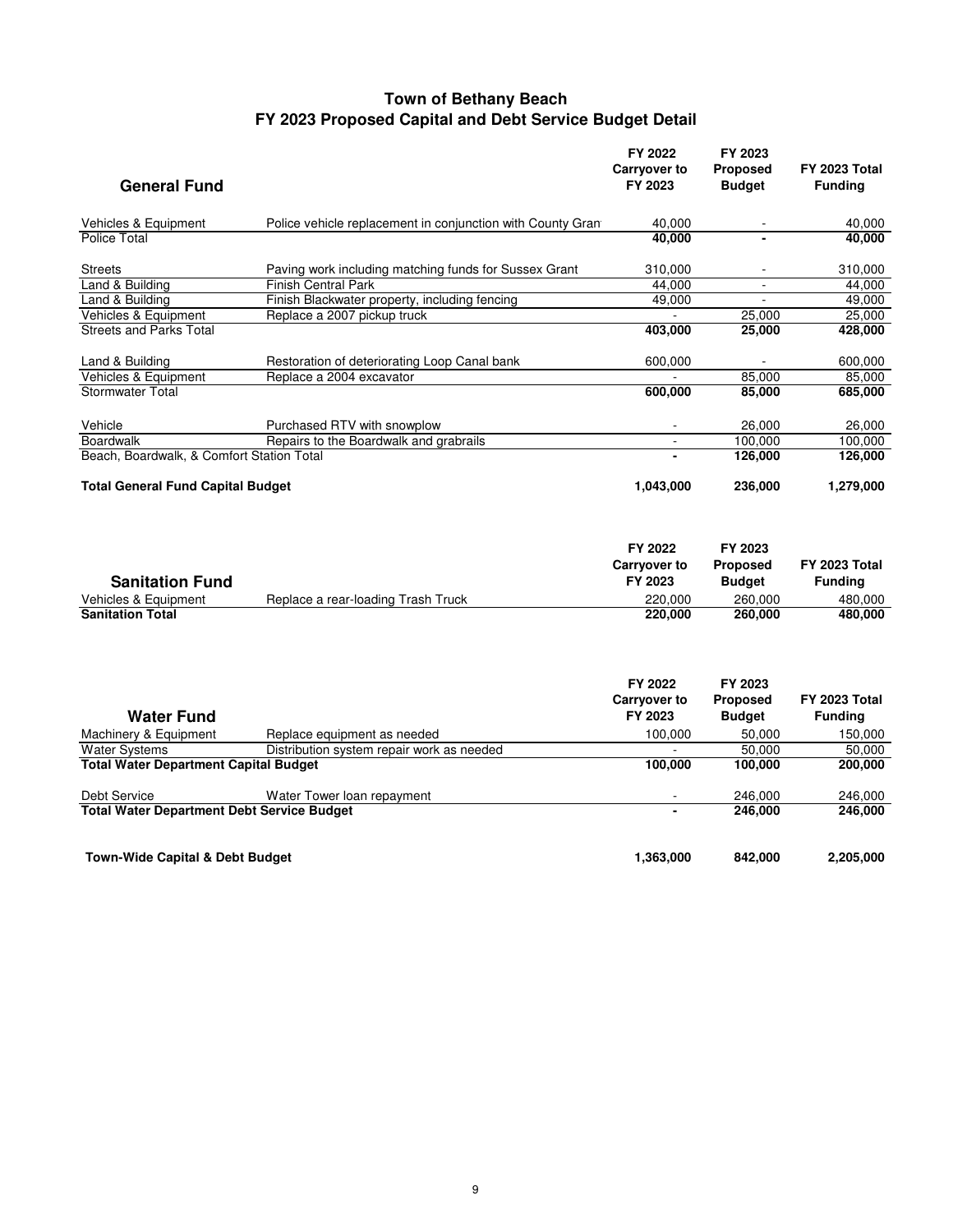## **Town of Bethany Beach FY 2023 Proposed Special Funds (Grants) Budget**

|                                                   | FY 2022<br><b>Approved</b><br><b>Budget</b> | FY 2022<br><b>Actually</b><br><b>Awarded</b> | FY 2022<br><b>Expended</b><br>thru 2/18/22 | FY 2022<br>Total<br>Remaining | FY 2023<br>Proposed<br><b>Budget</b> |
|---------------------------------------------------|---------------------------------------------|----------------------------------------------|--------------------------------------------|-------------------------------|--------------------------------------|
| Municipal Street Aid Street Repair (MSA)          | 246,440                                     | 246,440                                      | 123,370                                    | 123,070                       | 123,000                              |
| Pandemic American Rescue Plan (ARPA)              | $\overline{\phantom{a}}$                    | 672,153                                      |                                            | 672,153                       | 672,153                              |
| Sussex County Transfer Tax, 1 to 1 match required |                                             |                                              |                                            |                               | 297,512                              |
| Outdoor Recreation, Parks and Trails (ORPT DNREC) |                                             |                                              |                                            |                               | 13,500                               |
| Police Retirement Plan                            | 53,000                                      | 60,935                                       | 55,857                                     | 5,078                         | 61,000                               |
| Criminal Justice Council (CJC)                    | 26,000                                      | 71,000                                       | 70,989                                     | 16,922                        | 30,000                               |
| Office of Highway Safety (OHS)                    | 14,000                                      | 15,210                                       | 15,210                                     |                               | 15,000                               |
| <b>Sussex County Police Vehicle</b>               | 30,000                                      | 35,000                                       | 35,000                                     |                               | 35,000                               |
| <b>Bulletproof Vest Grant</b>                     | 1,000                                       | 2,290                                        | 2,290                                      |                               | 2,000                                |
| Emergency Illegal Drug Enforcement (EIDE)         |                                             | 3,976                                        |                                            | 3,976                         | 3,976                                |
| State Aid to Local Law Enforcement (SALLE)        | 4,812                                       | 12,980                                       | 12,980                                     | 8,168                         | 5,000                                |
| Fund to Combat Violent Crime (FCVC)               | 31,540                                      | 59,881                                       | 31,643                                     | 28,237                        | 30,000                               |
| <b>Total Grant Budget</b>                         | 406,792                                     | 1,179,864                                    | 347,340                                    | 857,604                       | 1,288,141                            |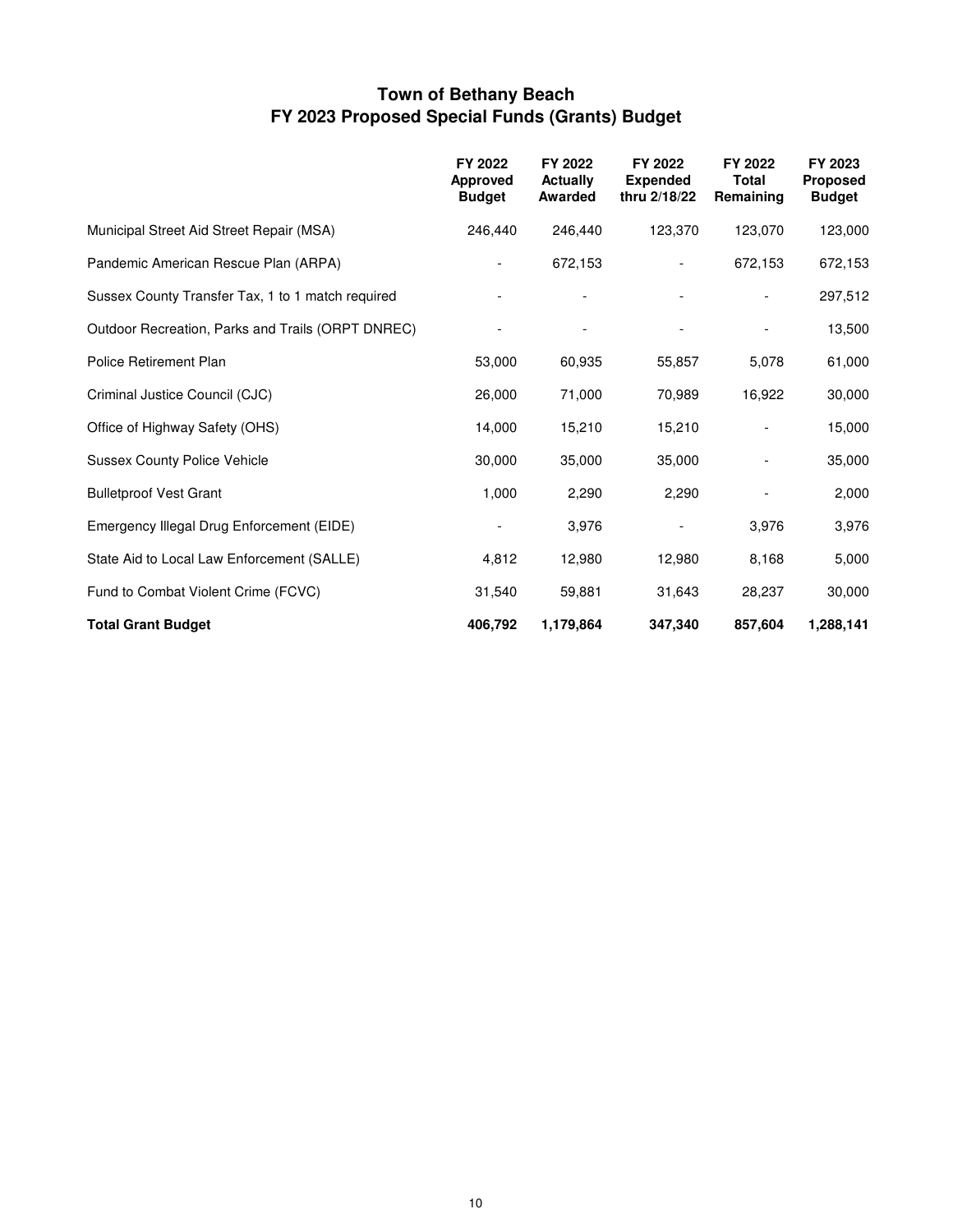| <b>ADMINISTRATIVE FEES:</b>                                            |        |
|------------------------------------------------------------------------|--------|
| (ALL FEES SHOULD BE PREPAID AT TIME OF ORDER)                          |        |
| Copy of Town Code                                                      | 100.00 |
| Copy Zoning Code                                                       | 25.00  |
| Copy of Subdivision Code                                               | 25.00  |
| Copy of Town Charter                                                   | 25.00  |
| Copy of Comprehensive Development Plan                                 | 25.00  |
| Copy of Town Map (Full Size)                                           | 10.00  |
| Copy of Town Map (Reduced Size)                                        | 1.00   |
| Copy of Water Line Specifications                                      | 10.00  |
| Copy of Street Specifications                                          | 10.00  |
| Annual Subscription Fee for Entire Code                                | 50.00  |
| Annual Subscription Fee for Zoning Code                                | 25.00  |
| Annual Subscription Fee for Subdivision Code                           | 10.00  |
| Property Owner Address printed labels or listing (Tax List)            | 150.00 |
| Property Owner Address on disc or email (Tax List)                     | 50.00  |
| Property Owner Address printed labels for Candidates only (Voter List) | 25.00  |
| Tax List (Other)                                                       | 100.00 |
| Photocopies (Per Page, Per Side)                                       | 1.00   |
| Fax Service (1 to 3 Pages)                                             | 5.00   |
| <b>Return Check Fee</b>                                                | 35.00  |
|                                                                        |        |

#### APPLICATIONS TO TOWN COUNCIL:

| Applic<br>Rezoning<br>tor<br>י ∩חוזי | .50.00 |
|--------------------------------------|--------|
| Regi<br>r'oda<br>Amendment<br>∠onina | 00.00  |
|                                      |        |

#### APPLICATIONS TO PLANNING COMMISSION:

| Application for Land Combining                 | 175.00                          |
|------------------------------------------------|---------------------------------|
| Application for Land Partitioning              | 175.00                          |
| <b>PRDs and Minor Residential Subdivisions</b> | \$500 plus \$250 per dwelling   |
| Major Residential Subdivisions                 | \$1,000 plus \$250 per dwelling |

#### ADDITIONAL COSTS:

For all Planned Residential Developments, major and minor subdivisions and all construction projects that require engineering reviews, making periodic inspections or both, the applicants shall make a cash deposit in an amount to be determined by the Building Inspector for the purpose of covering all costs and expenses incurred by the Town of Bethany Beach in using any outside consultant or resource (engineer, scientists, consultant, etc.) in considering, examining, reviewing and making reports and recommendations concerning the plan, as submitted, or making inspections during construction. Upon the final review and approval of the submitted plans, but prior to the issuing of a building permit, the Building Inspector shall determine the costs which have been incurred by the Town for any outside consultant or resource and shall deduct those costs from the deposit made by the applicant(s). If the deposit exceeds the costs incurred by the Town, the Building Inspector shall refund the remaining funds to the applicant(s) without interest. If the deposit is less than the costs incurred by the Town, the applicant(s) shall pay the difference to the Town prior to the issuance of any approval for construction by any Town Official, Committee, or Commission.

#### APPLICATION FOR BOARD OF ADJUSTMENTS:

| Application for Home Occupation                             | 50.00    |
|-------------------------------------------------------------|----------|
| Basic Application to the Board                              | 525.00   |
| Application requiring Town Solicitor review                 | 1,200.00 |
| Application requiring Town Solicitor and court stenographer | 2,000.00 |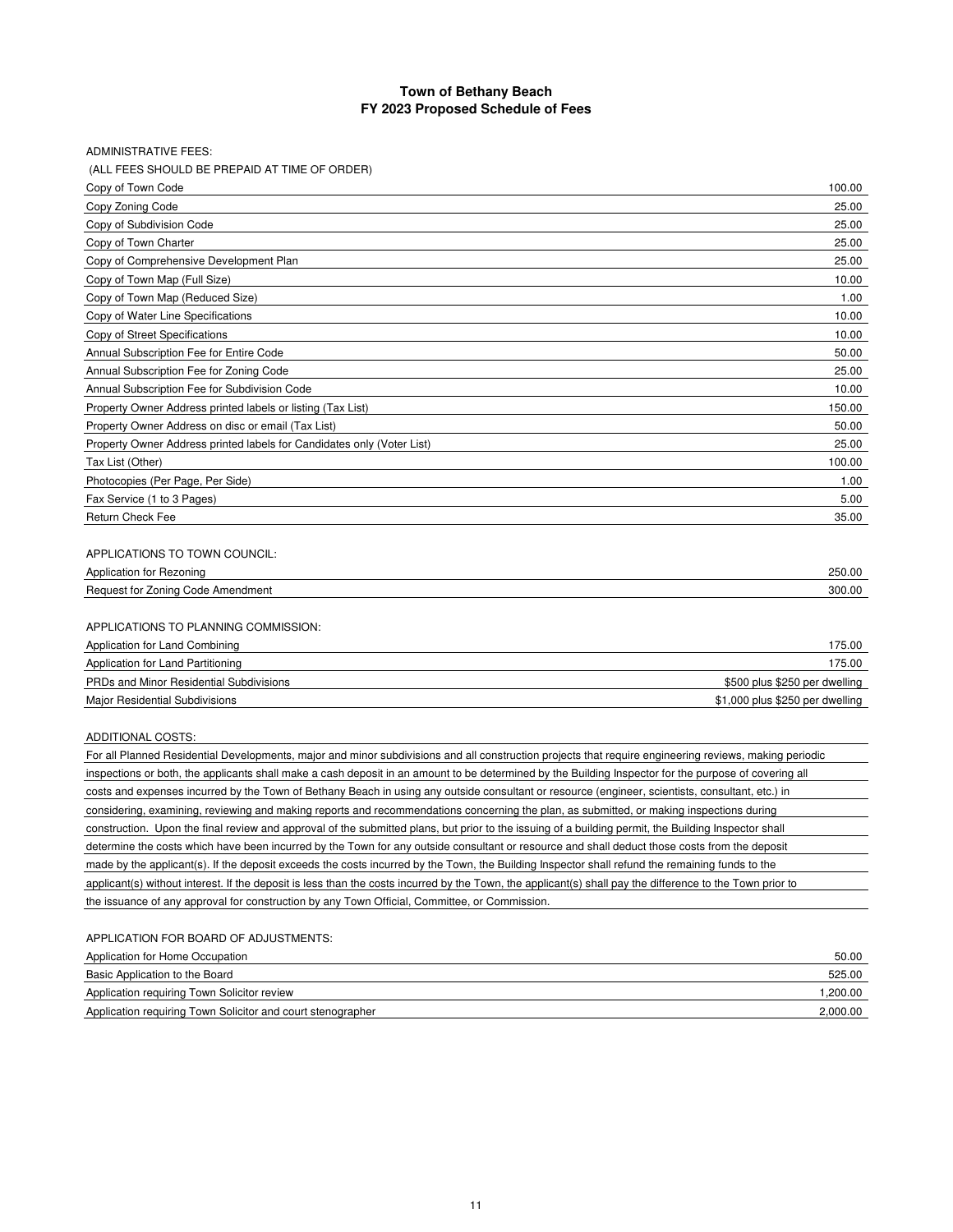### BUILDING PERMITS:

| <b>Building Permit Fee</b>                                                                                                                         | 3%               |
|----------------------------------------------------------------------------------------------------------------------------------------------------|------------------|
| Based on actual construction costs, but in an amount not less than the cost computed by the International Code Council's square foot construction  |                  |
| cost standard (R-3 VB), if applicable. Charged on all commercial and residential primary buildings, accessory buildings, and improvements          |                  |
| to an existing open deck, screen porch, accessory building or patio by adding walls and/or roof to become enclosed living space.                   |                  |
| Fee for renovations and retrofits is based on actual construction costs, but in an amount not less than the cost computed by the ICC"s square foot |                  |
| construction cost standard (R-3 VB) if applicable.                                                                                                 |                  |
| Building Permit Fee - 501 (c)(3) organizations with proper documentation                                                                           | $1\%$            |
| Based on actual construction costs, but in an amount not less than the cost computed by the International Code Council's square foot construction  |                  |
| cost standard (R-3 VB), if applicable. Charged on all commercial and residential primary buildings, accessory buildings, and improvements to an    |                  |
| existing open deck, screen porch, accessory building or patio by adding walls and/or roof to become enclosed living space                          |                  |
| Fee for renovations and retrofits is based on actual construction costs, but in an amount not less than the cost computed by the ICC"s square foot |                  |
| construction cost standard (R-3 VB) if applicable.                                                                                                 |                  |
| Publicly funded organizations offering a public service (Bethany Beach Volunteer Fire Company and South Coastal Library) are exempt from           |                  |
| <b>Building Permit Fees.</b>                                                                                                                       |                  |
| Building an Open Deck, Patio - Gross floor area of attached or unattached open deck with area open to sky                                          | $0.50$ /sq. foot |
| Repairs                                                                                                                                            |                  |
| \$30.00 for 1st \$1,000 or fraction thereof                                                                                                        | 30.00            |
| \$10.00 per additional \$1,000 of value or fraction thereof                                                                                        | 10.00            |
| <b>All Other Permits</b>                                                                                                                           |                  |
| Relocation of dwelling unit                                                                                                                        | 100.00           |
| Demolition of any building or structure                                                                                                            | 50.00            |
| Fence, permanent subdivision sign, driveway and sidewalk                                                                                           | 50.00            |
| Private swimming pool permit                                                                                                                       | 30.00            |
| Public swimming pool permit                                                                                                                        | 60.00            |
| Bulkheads, docks, and ramps, installation of new or removal of existing to replace with new                                                        | 50.00            |
| <b>GCL Heat Exchange Well System</b>                                                                                                               | 50.00            |
| Signs                                                                                                                                              | $0.50$ /sq. foot |
| Minimum Permit Fee                                                                                                                                 | 30.00            |
|                                                                                                                                                    |                  |
| MERCANTILE LICENSE FEES:                                                                                                                           |                  |
| Business License (may purchase up to 3 years for \$250 per year)                                                                                   | 250.00           |
| Rental License, Commercial or Residential. Residential license will not be issued without notarized safety certificate                             | 100.00           |
| Administrative fee for failure to obtain a license by the renewal due date.                                                                        | 100.00           |
| Rental tax on gross rental receipts on Commercial and Residential rentals                                                                          | 7.00%            |
| Rental tax on gross rental receipts on rentals subject to State Accommodations Tax                                                                 | 3.25%            |
|                                                                                                                                                    |                  |
| OTHER FEES:                                                                                                                                        |                  |
| Shuttle Bus Permit (shuttle with seating capacity of 11 or more)                                                                                   | 8,000.00         |
| Shuttle Bus Permit (shuttle with seating capacity of 10 or less)                                                                                   | 4,000.00         |
| Shuttle Bus Permit (single day)                                                                                                                    | 130.00           |
| <b>Trolley Rider Fee</b>                                                                                                                           | 0.25             |
| Backboo and Operator (minimum charge per bour)                                                                                                     | 90.00            |

| Backhoe and Operator (minimum charge per hour)                                                                | 80.00 |
|---------------------------------------------------------------------------------------------------------------|-------|
| Permit for Portable on Demand Storage Unit (POD) or similar temporary storage, personal use                   | 25.00 |
| Permit or permit renewal for Portable on Demand Storage Unit (POD) or similar temporary storage, construction | 50.00 |
|                                                                                                               |       |

#### POLICE DEPARTMENT:

**Document Fee** 18.50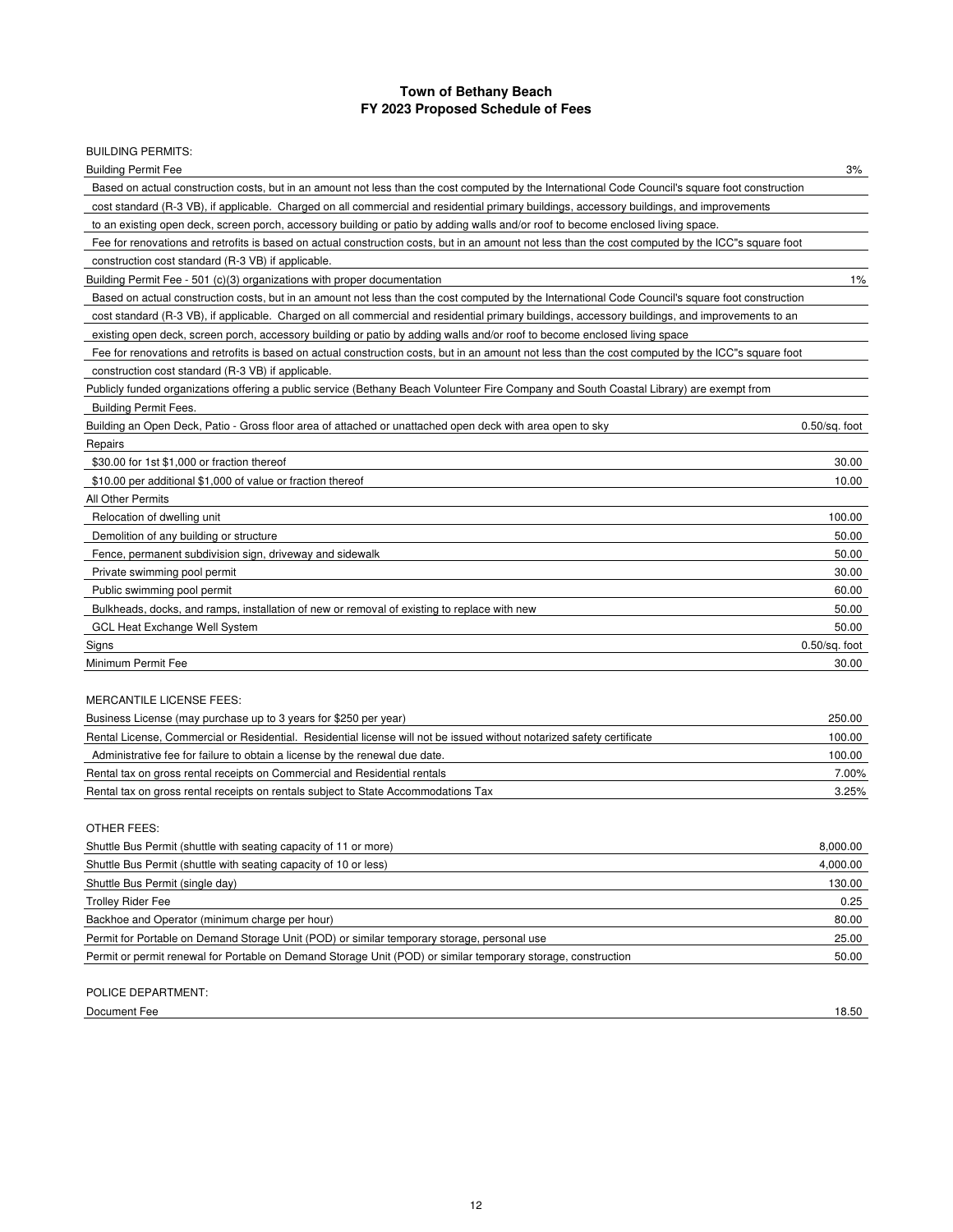| PARKING DEPARTMENT:                                                                                              |                                      |
|------------------------------------------------------------------------------------------------------------------|--------------------------------------|
| Parking meter rate per hour                                                                                      | 2.50                                 |
| Park Mobile Convenience Fee. Charged on each credit card transaction                                             | 0.60                                 |
| Booting of vehicle for non-payment of parking fines                                                              | 45.00                                |
| Collection agency fee. Assessed when unpaid parking tickets are turned over to a collection agency.              | 40.00                                |
|                                                                                                                  |                                      |
| <b>PARKING PERMITS:</b>                                                                                          |                                      |
| RESIDENTIAL PROPERTY OWNERS                                                                                      |                                      |
| 1st Permit                                                                                                       | N/C                                  |
| 2nd Permit (No more than 2 permits will be issued per property)                                                  | 50.00                                |
| <b>Replacement Permits</b>                                                                                       | 50.00                                |
| C-1 BUSINESS LICENSE HOLDER                                                                                      |                                      |
| Each Permit                                                                                                      | 50.00                                |
| Parking Meter Permits - Gold - In Town business owners only, excludes 2 hour meters and handicapped (Limit 2).   | 350.00                               |
| Parking Meter Permits - Platinum - In Town business owners only, any metered space except handicapped (Limit 1). | 1,000.00                             |
| <b>VISITOR PARKING PERMITS</b>                                                                                   |                                      |
| 1-day                                                                                                            | 25.00                                |
| 3-day                                                                                                            | 75.00                                |
| 7-day                                                                                                            | 175.00                               |
| CONSTRUCTION PARKING PERMITS PER DAY                                                                             | 15.00                                |
|                                                                                                                  |                                      |
| PROPERTY MAINTENANCE:                                                                                            |                                      |
| Administrative fee - Violation of Town Code @ Property Maintenance (Per Lot)<br><b>First Offense</b>             | 200.00                               |
| Administrative fee - Violation of Town Code @ Property Maintenance (Per Lot)<br>Second Offense                   | 400.00                               |
| Administrative fee - Violation of Town Code @ Property Maintenance (Per Lot)<br><b>Additional Offenses</b>       | 600.00                               |
|                                                                                                                  |                                      |
| <b>REAL PROPERTY TRANSFER TAX:</b>                                                                               |                                      |
| 1.5% of Gross Sales Price                                                                                        |                                      |
|                                                                                                                  |                                      |
| TAX RATE:                                                                                                        |                                      |
| Per \$100 of Town of Bethany Beach Assessed Value (100% of Assessed value)                                       | 0.190                                |
| <b>TRASH FEES:</b>                                                                                               |                                      |
| 4 yard dumpster                                                                                                  | 2,640.00                             |
| 3 yard dumpster                                                                                                  | 2,225.00                             |
| 2 yard dumpster                                                                                                  | 1,700.00                             |
| Commercial: Flat Rate Per Unit                                                                                   | 600.00                               |
| Residential: Flat Rate Per Unit                                                                                  | 430.00                               |
| Special Trash or yard waste collection (minimum charge)                                                          | 50.00                                |
|                                                                                                                  |                                      |
| WATER BOND SINKING FUND                                                                                          |                                      |
| Per Front Footage, minimum of 50 feet                                                                            | 1.07                                 |
|                                                                                                                  |                                      |
| <b>WATER SERVICES:</b>                                                                                           |                                      |
| In Town<br>Flat Rate per year                                                                                    | 180.00                               |
| $0 - 10,000$ gallons used                                                                                        | 4.50/1000 gal                        |
| 10,001 - 40,000 gallons used                                                                                     | 5.50/1000 gal                        |
| over 40,000 gallons used                                                                                         | 6.50/1000 gal                        |
| Out of Town Limits - \$6.50/1000 Gallons of Usage plus Flat Rate (Connection Charge) \$265/year for 5/8" Meter   | \$265 Flat rate plus \$6.50/1000 gal |
| Additional water meter readings requested by property owner                                                      | 25.00                                |
| Check meter accuracy (will be refunded if meter is defective)                                                    | 35.00                                |
| Water turn on or off at meter (during regular Water Department service hours)                                    | 25.00                                |
| Water turn on or off at meter (after regular Water Department service hours or on holidays)                      | 150.00                               |